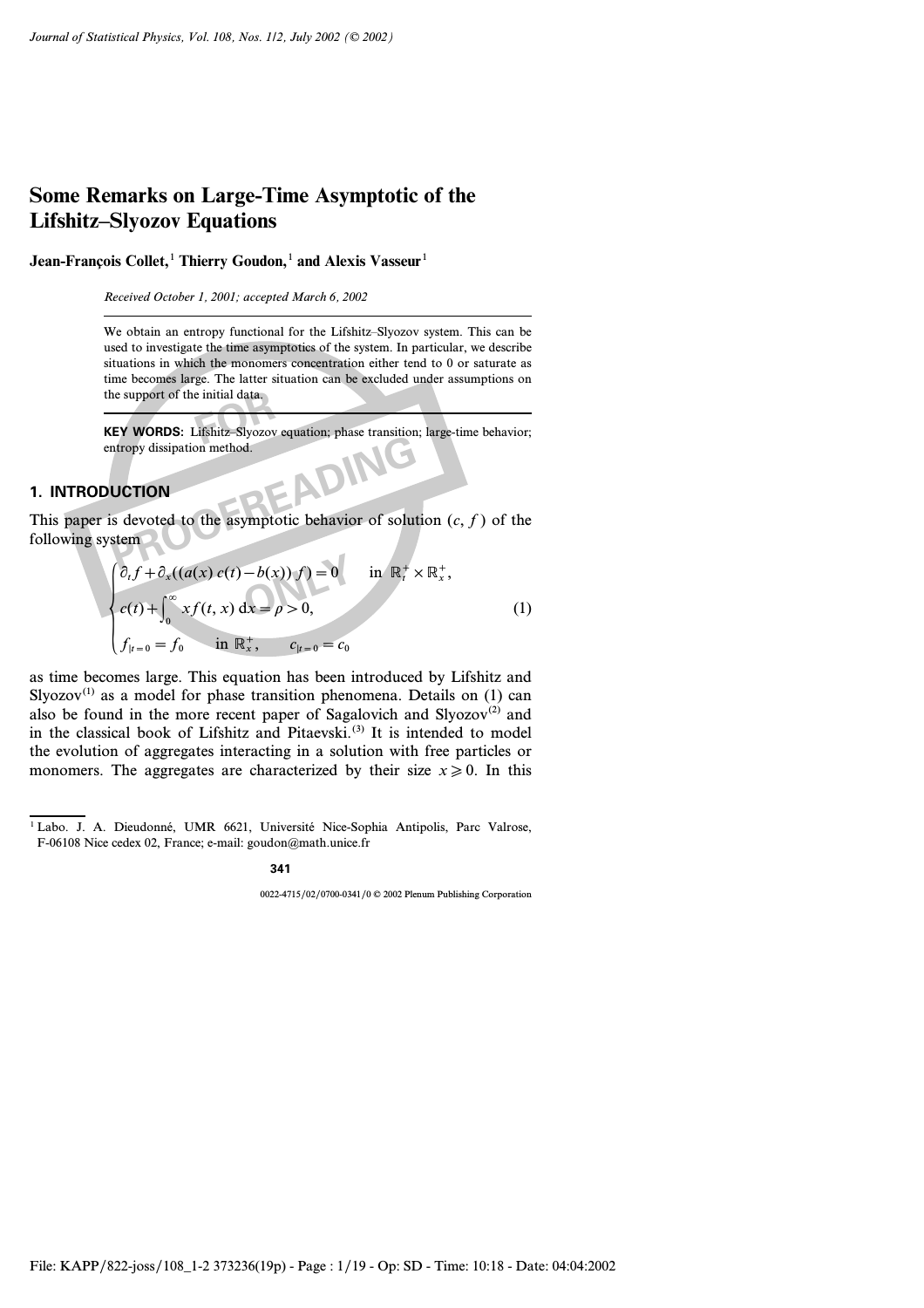modeling the size of the aggregates is infinitely large compared to the size of the free particles. Therefore,  $f(t, x)$  is the density of clusters having size *x* at time *t*. Evolution of the solution is governed by addition to or removal from clusters of monomers, whose concentration at time *t* is *c(t)*. The (given) coefficients *a, b* are interpreted as rates at which these reactions occur. For instance, in the original paper, $(1)$  it is proposed

$$
a(x) = 3x^{1/3}, \qquad b(x) = 3 \tag{2}
$$

by assuming the growth process is governed by diffusion from the solution. The crucial assumption on the coefficients is related to the existence and uniqueness, at each time *t*, of a critical point  $x_c(t)$  where the Lagrangian growth rate

$$
V(t, x) = a(x) c(t) - b(x)
$$
 (3)

changes sign. Indeed, evolution of a grain having size *x* depends on the ratio between the monomers concentration  $c(t)$  arround it and the equilibrium concentration  $C_{eq}(x)$  at its surface: as  $c(t) > C_{eq}(x)$ , the monomers are caught by the cluster, whereas for  $c(t) < C_{eq}(x)$ , the cluster should loss monomers. However,  $C_{eq}(x)$  is a decreasing function of the size (given for instance by the Gibbs–Thomson law  $C_{eq}(x) = \alpha \exp(\beta/x^{1/3}) \sim \alpha(1 + \beta/x^{1/3})$ where  $\alpha$ ,  $\beta > 0$ ). As a consequence, subcritical grains shrink (for  $0 \le x$  $\langle x_c(t)$ , the growth rate of particle  $V(t, x)$  is negative) while supercritical ones grow (for  $x > x_c(t)$ , the rate is positive). This phenomenon is known as the Ostwald ripening.

Therefore, we will consider rates *a* and *b* satisfying (at least)

$$
\begin{cases}\na(x) > 0, \quad b(x) > 0 \quad \text{for } x > 0, \\
q(x) = \frac{b(x)}{a(x)} \text{ is continuous and strictly decreasing from} \\
(0, +\infty) \text{ to } (q(\infty) = 0, q(0))\n\end{cases} \tag{4}
$$

where  $[0, \rho]$  is strictly contained in  $[0, q(0))$  (we can have  $q(0) = +\infty$  as in (2)). Then, the following definition of the critical size associated to a density *c* makes sense

$$
x_c = q^{-1}(c)
$$

Also note that for  $x = 0$  the growth rate is naturally non positive

$$
a(0)\,\rho - b(0) \leqslant 0\tag{5}
$$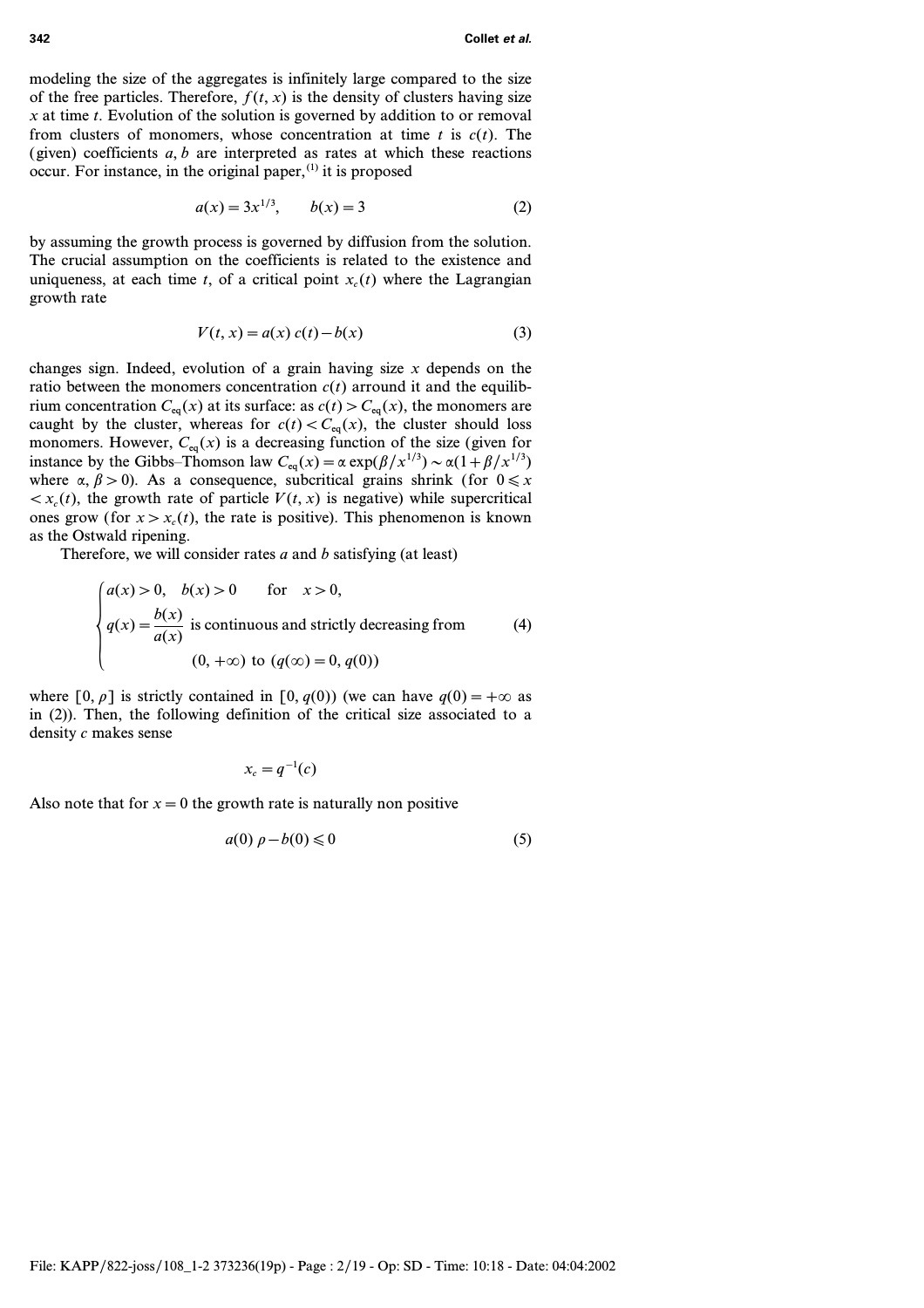On a mathematical viewpoint, it explains why no boundary condition is required for (1): the characteristics associated to  $V(t, x)$  are always outgoing (see (8) later). Let us mention that one often deals with a slightly different model which assumes that the monomers concentration is yet very small. In turn, the mass conservation reduces to the constraint  $\int_0^\infty x f(t, x) dx = \rho$  on the first moment. Then, the growth rate is given by (3) with

$$
c(t) = \int_0^\infty b(x) \, f(t, x) \, dx \times \left( \int_0^\infty a(x) \, f(t, x) \, dx \right)^{-1} \tag{6}
$$

For the coefficients (2) this quantity is nothing but the mean radius of the aggregates.

Results on existence-uniqueness of solutions of the Lifshitz–Slyozov model have been obtained recently by using different approaches. Niethammer and  $Pego^{(4)}$  deal with the modified model (6) and the original one (1) with compactly supported probability measure as initial data. Collet and Goudon<sup>(5)</sup> study the case of regular kinetic coefficients  $a, b$  for integrable or measure-valued data. Laurencot<sup> $(6)$ </sup> extends the well-posedness theory for integrable data to less regular coefficients, including (2). In refs. 7 and 8 a model which takes into account encounters between particles is discussed, and refs. 9 and 10 introduce and deal with a Fokker–Planck version of (1) involving a diffusive term. The connection with the Becker– Döring discrete model is investigated by Penrose<sup> $(11)$ </sup> and Collet *et al.*,<sup> $(12)$ </sup> through a large-size and large-time asymptotics. A review of these recent results and more references can be found in ref. 13. Finally, some explicit formulae for the solutions are given in ref. 5, which show non trivial asymptotic behavior, even when considering simple coefficients without critical point.

However, a rigourous and complete study of the asymptotic behavior of the solution is not yet available, even if a lot of progresses have been made recently by Niethammer and Pego.<sup>(14, 15)</sup> Lifshitz–Slyozov argue on physical grounds that:

– the monomers concentration  $c(t)$  tends to 0 monotically as time increases,

– precisely, for the coefficients (2),  $c(t) t^{1/3}$  tends to a universal constant  $K_{\text{L}}$ s,

– and the solution  $f(t, x)$  is described by a universal asymptotic profile  $M_{LS}$ , independently on the shape of the initial data.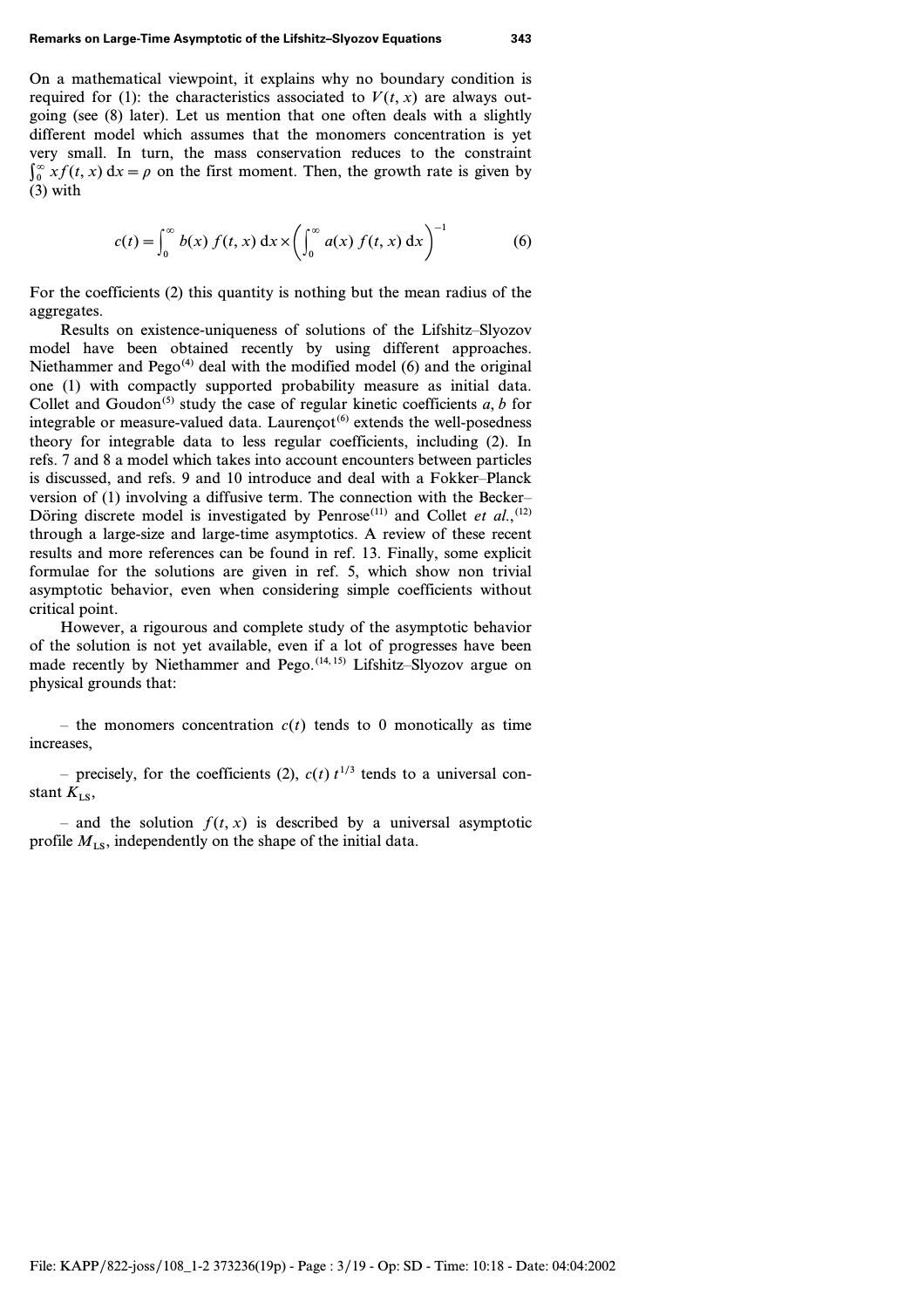These conclusions have given rise to a very controversial debate, both on physical or mathematical viewpoint. We mention among others the arguments of Brown,<sup>(16)</sup> Meerson and Sasorov,<sup>(17)</sup> Sagalovich and Slyozov.<sup>(2)</sup> Nice examples, on a simplified version of  $(6)$ , given by Carr and Penrose<sup>(18)</sup> and the results of Niethammer and Pego, both for  $(6)$ ,  $(14)$  and  $(1)$ ,  $(15)$  indicate that the behavior conjectured by Lifshitz–Slyozov cannot hold without some conditions on the initial state. The conclusion of the debate can be summarized as follows:

– we can exhibit a familly of possible asymptotic profiles  $M_K$ , parametrized by  $K \in [K_{LS}, \infty)$ ,

– the value of *K* corresponds to the possible limit of  $c(t)$   $t^{1/3}$ ,

– and it also measures the regularity of the profile  $M_K$  at the end of its support.

– The asymptotic state of the solution is highly unstable and depends heavily on the initial shape. In particular, for compactly supported initial data, convergence to the profile  $M_{LS}$  cannot hold if the initial data vanishes like  $(x-x_0)^{\alpha}$  at the end of its support. One conjectures that the solution tends to the profile which has the same behavior at the tip of the support (the value of *K* being explicitely related to the exponent  $\alpha$ ).

A large part of these statements have been proved in refs. 14 and 15 to which we refer for details. We also mention the recent numerical study of ref. 19 which may shed some light on these questions.

Then, the discussion of ref. 1 contains certain mathematical difficulties, in particular concerning the behavior with time of the monomer concentration. This note is a first attempt at dealing with this problem. We shall describe some relevant situations in which  $c$  tends either to 0 or  $\rho$ , the limit depending on the initial data. The interest of the proof is that it is based on the construction of an entropy functional suitabily adapted for the system  $(1)$ : the equation dissipates some combination of *c* and pseudomoment of *f*. For the physical case (2), a version of this functional is given by the following nice formula

$$
H(t) = \int_0^\infty x^{2/3} f(t, x) \, dx + \frac{c^2(t)}{3}
$$

Since  $x$  represents the volume of the grains, the first term is the total surface of the grains.

Section 2 is devoted to some preliminaries and notations. In Section 3, we obtain the entropy functional, and we discuss time asymptotics in Section 4.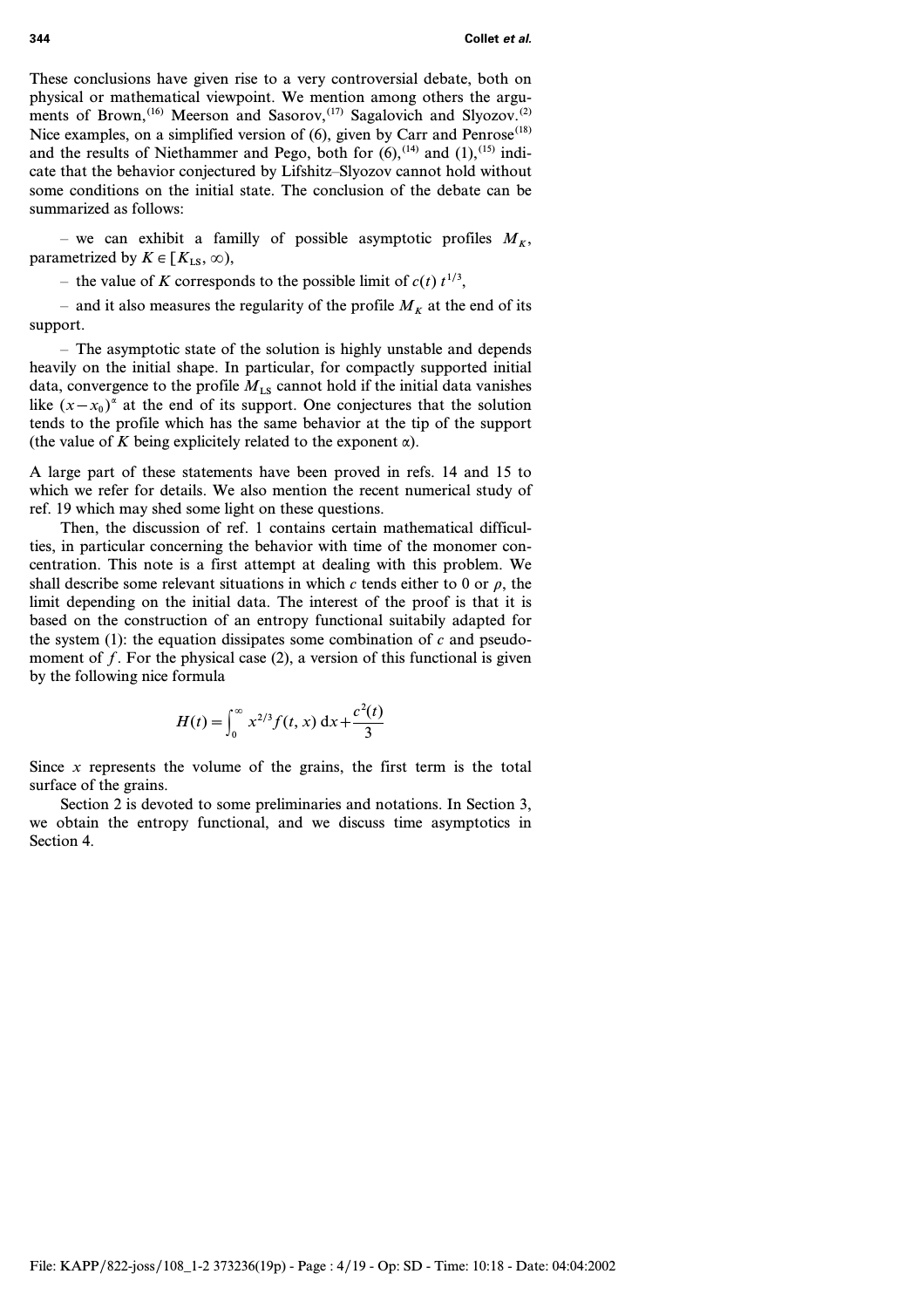## **2. PRELIMINARIES**

In this section, we recall some of the material from ref. 5 which will be used in the sequel. First, let us set up some notations. When the coefficients *a, b* are regular enough, namely

$$
a, b \text{ are } C^1([0, +\infty)) \text{ with bounded derivative} \tag{7}
$$

we are allowed to define the characteristic curves  $X(t; s, x)$  associated to  $V$ as follows

$$
\frac{\partial}{\partial t} X(t; s, x) = V(t, X(t; s, x)), \qquad X(s; s, x) = x \tag{8}
$$

We also recall the well-known formulae

$$
\begin{cases}\n\frac{\partial}{\partial x} X(t; s, x) = J(t; s, x) = \exp\left(\int_s^t \partial_x V(\sigma, X(\sigma; s, x)) d\sigma\right), \\
\frac{\partial}{\partial s} X(t; s, x) = -V(s, x) J(t; s, x)\n\end{cases}
$$
\n(9)

We will use the fact that  $J(t; s, x)$  is the jacobian of the change of variable  $y = X(t; s, x)$ . Forgetting the coupling between *c* and *f*, we define a solution to the transport equation of (1) via the following mild formulation

$$
f(t, x) = f_0(X(0; t, x)) J(0; t, x)
$$
 (10)

where  $X$  is the characteristic curve associated to a continuous function  $c$  by (8). Of course, the definition implies that

$$
\frac{d}{dt} \int_0^\infty \varphi(x) f(t, x) dx = \int_0^\infty \varphi'(x) V(t, x) f(t, x) dx
$$

holds for any  $\varphi \in C_c^{\infty}((0, \infty))$ , at least in the  $\mathscr{D}'((0, T))$  sense. Then, existence-uniqueness of solution of (1) can be obtained through a fixed point strategy on *c*, see ref. 5. Results of ref. 5 can be extended for integrable initial data to less regular coefficients, allowing blow up of the derivative at  $x=0$  as for (2). We refer for precise assumptions on *a*, *b* to ref. 6, keeping in mind (4) together with the following property

$$
0 \leq a(x), \qquad b(x) \leq A(1+x) \tag{11}
$$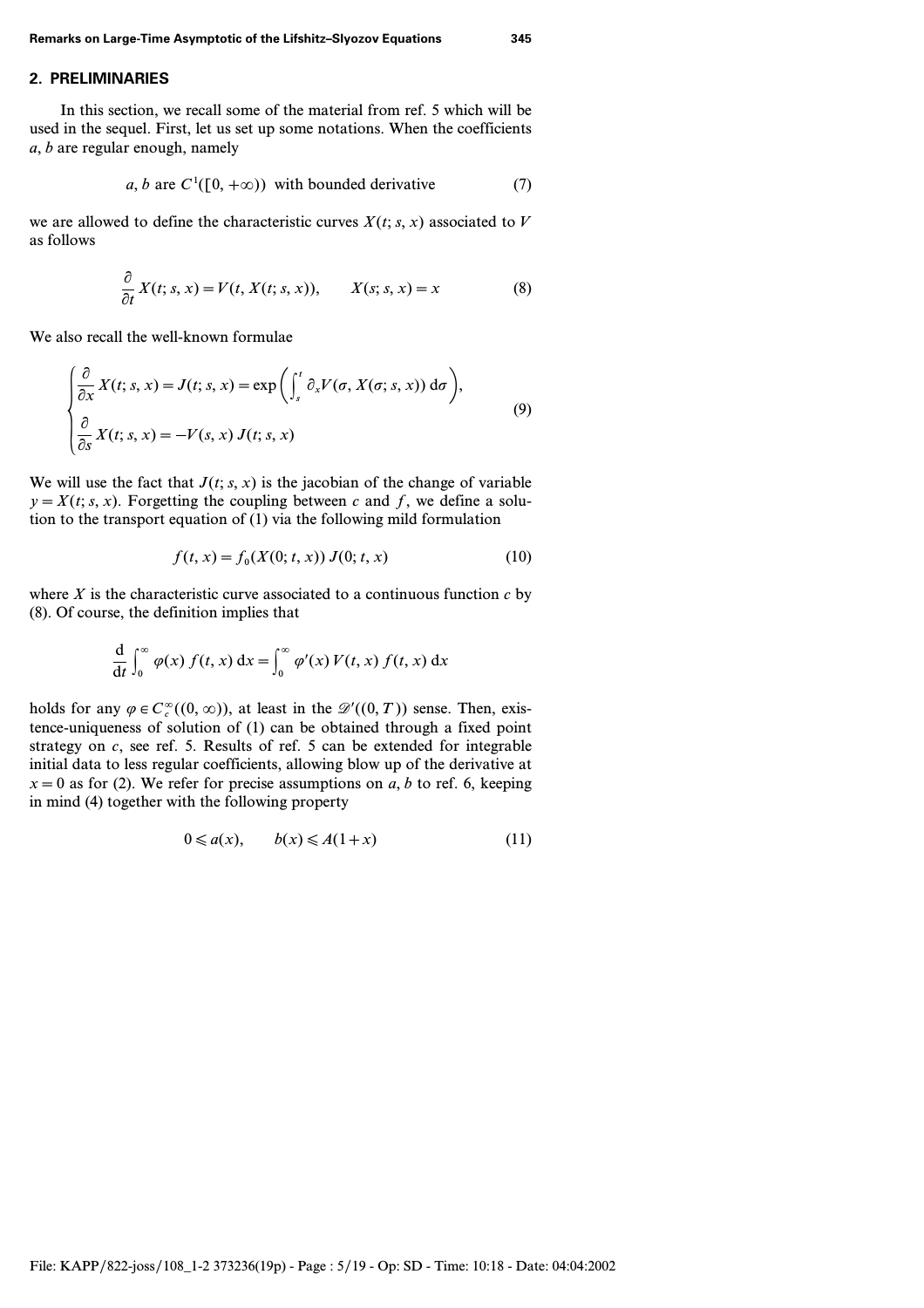(which is clearly satisfied for (7), or (2)). We summarize the existenceuniqueness result as follows.

**Theorem 1 (refs. 5 and 6).** Let the initial data  $f_0$  be nonnegative and satisfy

$$
\int_0^\infty f_0(x) \, \mathrm{d}x < \infty, \qquad \int_0^\infty x f_0(x) \, \mathrm{d}x \le \rho
$$

Then the system (1) has a unique solution  $(c, f) \in C^0(\mathbb{R}^+) \times C^0(\mathbb{R}^+)$  $w - L^1(\mathbb{R}^+)$ ). The concentration  $c(t)$  is strictly positive for all time *t*. The first moment  $M_1(t)$  of f and  $c(t)$  are  $C^1$  functions of time, and their time derivative satisfy

$$
\frac{\mathrm{d}c}{\mathrm{d}t}(t) = -\frac{\mathrm{d}M_1(t)}{\mathrm{d}t} = -\int_0^\infty V(t, x) f(t, x) \, \mathrm{d}x \tag{12}
$$

Furthermore, the zeroth order moment

$$
M_0(t) = \int_0^\infty f(t, x) \, \mathrm{d}x
$$

is a decreasing function of time.

**Remark 1.** The notation  $f \in C^0(\mathbb{R}^+, w - L^1(\mathbb{R}^+))$  means that, for any  $\varphi \in L^{\infty}(\mathbb{R}^+)$ , the function  $t \mapsto \int_0^{\infty} f(t, x) \varphi(x) dx$  is continuous on  $\mathbb{R}^+$ .

**Remark 2.** Let  $R \ge 0$ . Then, considering regular coefficients, the following relation holds for all  $t \ge 0$ 

$$
\int_{R}^{\infty} f(t, x) dx = \int_{X(0; t, R)}^{\infty} f_0(y) dy
$$
 (13)

Therefore, for  $R = 0$ , monotonicity of  $M_0$  appears as a consequence of (5). Indeed, by (9),  $t \mapsto X(0; t, 0)$  is a non decreasing function of time.

Our analysis requires crucially some bounds on the solution, uniform with respect to time. Hence, let us discuss some immediate consequences of Theorem 1. The mass conservation yields immediately estimates on  $M_1(t)$ and  $c(t)$ , since  $M_1(t) + c(t) = \rho$ , with c and f non negative. Furthermore,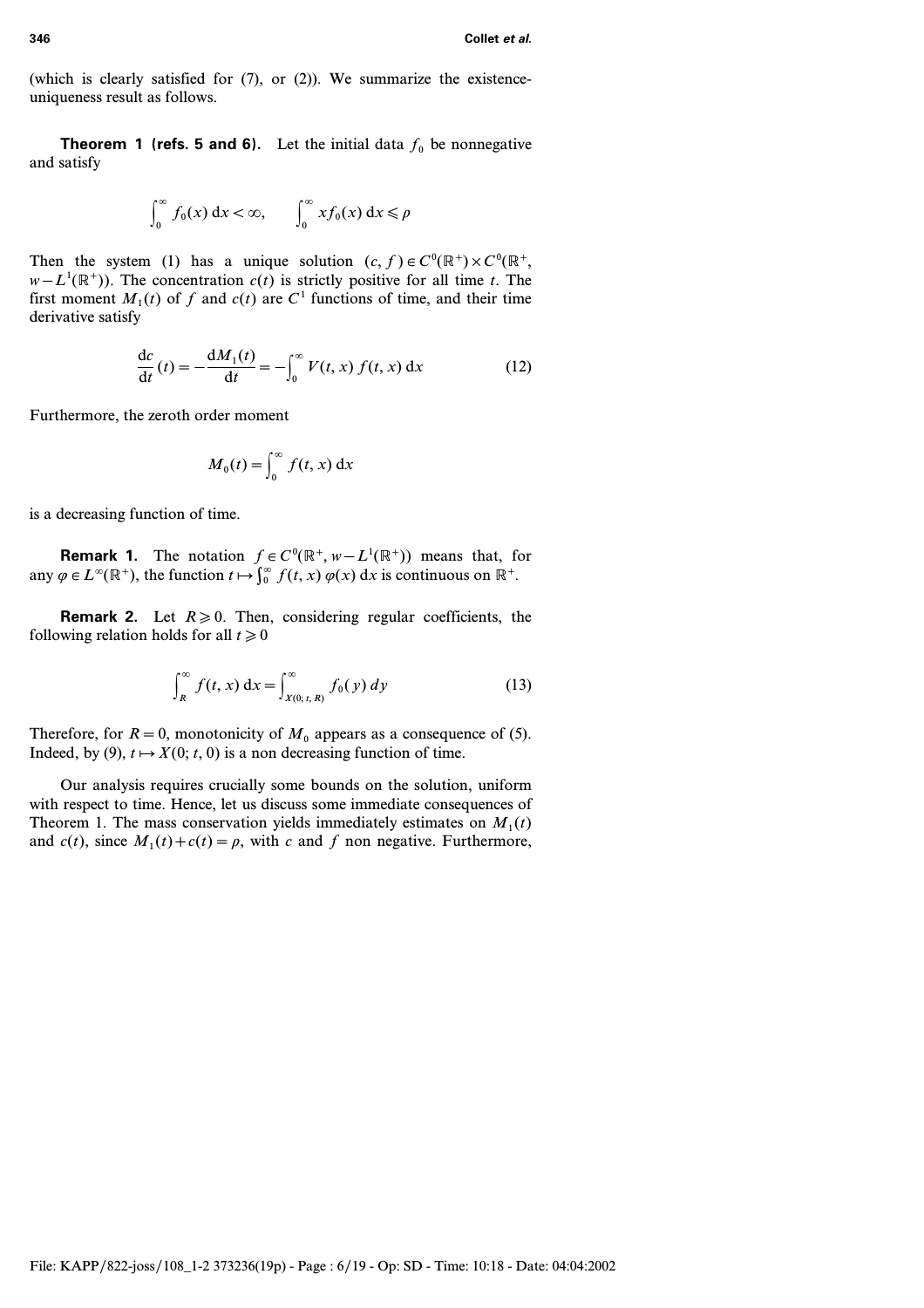$M<sub>0</sub>(t)$  is dominated by its initial value. Next, (11) and (12) give a Lipshitz estimate on *c*

$$
\left|\frac{\mathrm{d}c}{\mathrm{d}t}(t)\right| \leq A \int_0^\infty (1+x) f(t,x) \,\mathrm{d}x
$$

Let us summarize these facts as follows.

**Corollary 1.** Let *(c, f)* be the solution obtained in Theorem 1. Then, there exists a constant *C*, depending on  $f_0$  and  $\rho$ , such that the following estimates hold for any time

$$
\begin{cases} \int_0^\infty f(t, x) dx \le \int_0^\infty f_0(x) dx \le C, & \int_0^\infty x f(t, x) dx \le \rho \le C, \\ 0 \le c(t) \le \rho, & \left| \frac{dc}{dt}(t) \right| \le C \end{cases}
$$
(14)

# **3. ENTROPY FUNCTIONAL**

Our analysis relies on the existence of an ''entropy-like'' functional for the Lifshitz–Slyozov equation.

**Proposition 1.** Let  $k: \mathbb{R}^+ \to \mathbb{R}^+$  be a  $C^1$  strictly increasing and concave function satisfying  $k(0) = 0$ . Set

$$
\begin{cases}\nK(c) = \int_0^c k'(q^{-1}(s)) ds & \text{for } c \in [0, \rho], \\
H(t) = \int_0^\infty k(x) f(t, x) dx + K(c(t)).\n\end{cases}
$$

Then,  $t \mapsto H(t)$  is non increasing. Precisely, the entropy dissipation is given by (in  $\mathscr{D}'(0,T)$ )

$$
\frac{\mathrm{d}}{\mathrm{d}t}H(t) = \int_0^\infty \left[ k'(x) - k'(x_{c(t)}) \right] V(t, x) f(t, x) \, \mathrm{d}x \leq 0
$$

Notice that, by definition (4),  $q^{-1}$  is decreasing and  $q^{-1}(s) \ge q^{-1}(\rho) > 0$ for  $0 \le s \le \rho$ . Since *k'* is non-increasing,  $k'(q^{-1}(s)) \le k'(q^{-1}(\rho)) < +\infty$  so  $K(c)$  is well-defined. Since  $k(0) = 0$  and *k* is concave, we have

$$
\lim_{x \to +\infty} \sup \frac{k(x)}{x} = C < +\infty
$$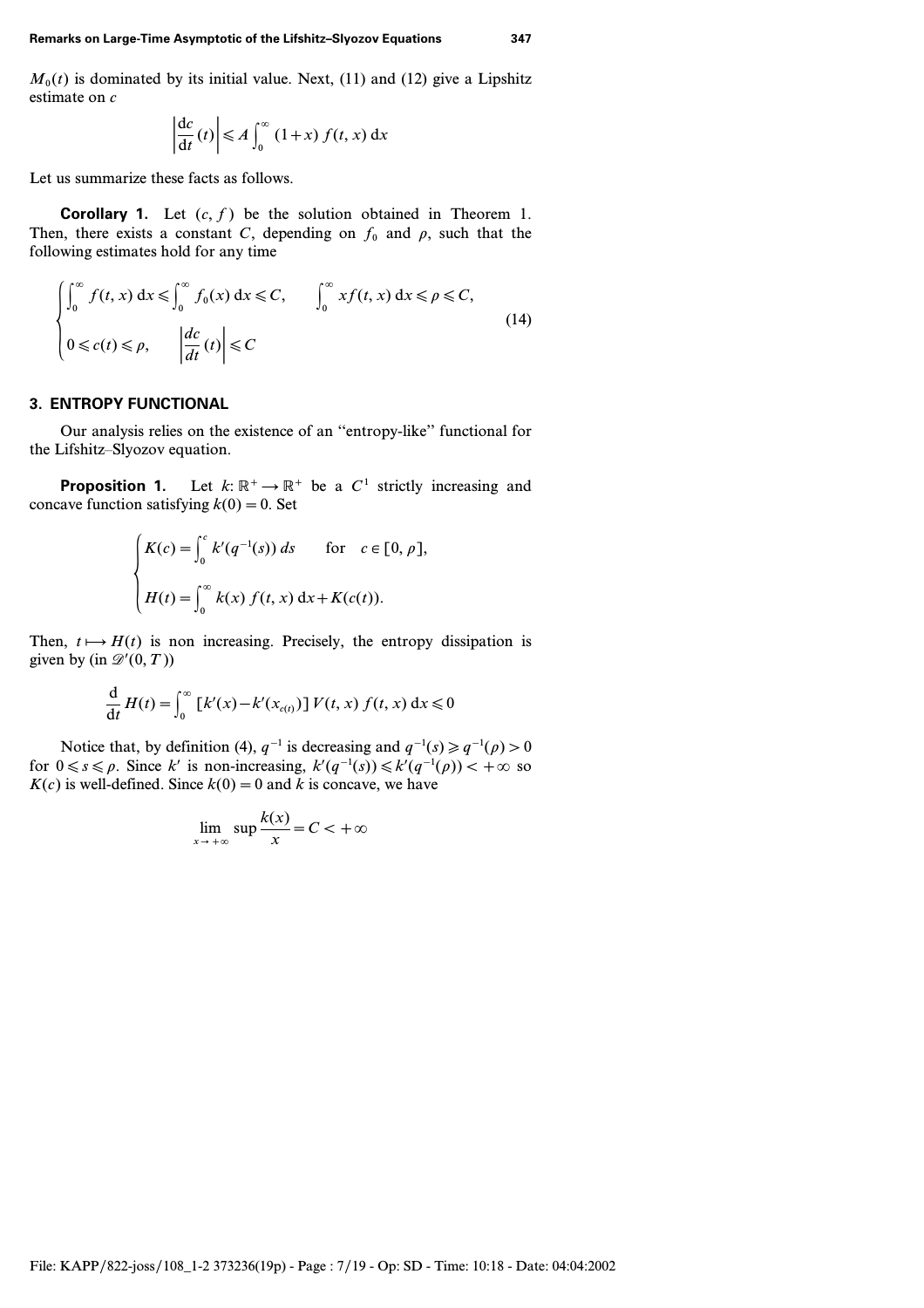Thus, by (14),  $H(t)$  is well-defined. If we choose  $k(x) = x$ , then we recover that

$$
\frac{d}{dt}\bigg(\int_0^\infty x f(t,x) \, \mathrm{d}x + c(t)\bigg) \leq 0
$$

(but this is actually  $=0$  by the mass conservation relation !).

**Proof.** In view of our assumptions,  $k$  is  $C<sup>1</sup>$  with bounded derivative  $(0 \le k'(x) \le k'(0) < \infty)$ . Let  $\phi \in C_c^{\infty}(\mathbb{R}^+)$  satisfying  $0 \le \phi(x) \le 1$ ,  $\phi(x) = 1$ for  $x \in [0, 1]$ ,  $\phi(x) = 0$  for  $x \ge 2$  and  $|\phi'(x)| \le C$ . Let us introduce an approximation  $k_e(x) = k(x) \phi(\varepsilon x)$ , smooth with compact support and such that  $0 \le k_e(x) \le k(x) \le Cx$ ,  $k_e \to k$  pointwise. We also check that  $k'_e$  converges pointwise to  $k'(x)$  with the domination  $|k'_i(x)| \le k'(x) + C$ . Since  $k_e(0) = 0$ , integration by parts yields

$$
\frac{d}{dt} \int_0^\infty k_\varepsilon(x) f(t, x) dx = \int_0^\infty k'_\varepsilon(x) V(t, x) f(t, x) dx
$$

$$
= \int_0^\infty \left[ k'_\varepsilon(x) - k'_\varepsilon(x_{\varepsilon(t)}) \right] V(t, x) f(t, x) dx
$$

$$
+ k'_\varepsilon(x_{\varepsilon(t)}) \int_0^\infty V(t, x) f(t, x) dx
$$

By (14), *c* is Lipschitz and the last term can be rewritten as

$$
k'_{\varepsilon}(x_{c(t)})\bigg(-\frac{\mathrm{d}}{\mathrm{d}t}c(t)\bigg)=-\frac{\mathrm{d}}{\mathrm{d}t}K_{\varepsilon}(c(t))
$$

with

$$
K_{\varepsilon}(c) = \int_0^c k'_{\varepsilon}(q^{-1}(s)) ds
$$

By using the estimates on  $k_e$  pointed out above combined to (14), we can apply the Lebesgue theorem to obtain

$$
\lim_{\varepsilon \to 0} \left( \int_0^\infty k_\varepsilon(x) f(t, x) dx + K_\varepsilon(c(t)) \right) = \int_0^\infty k(x) f(t, x) dx + K(c(t))
$$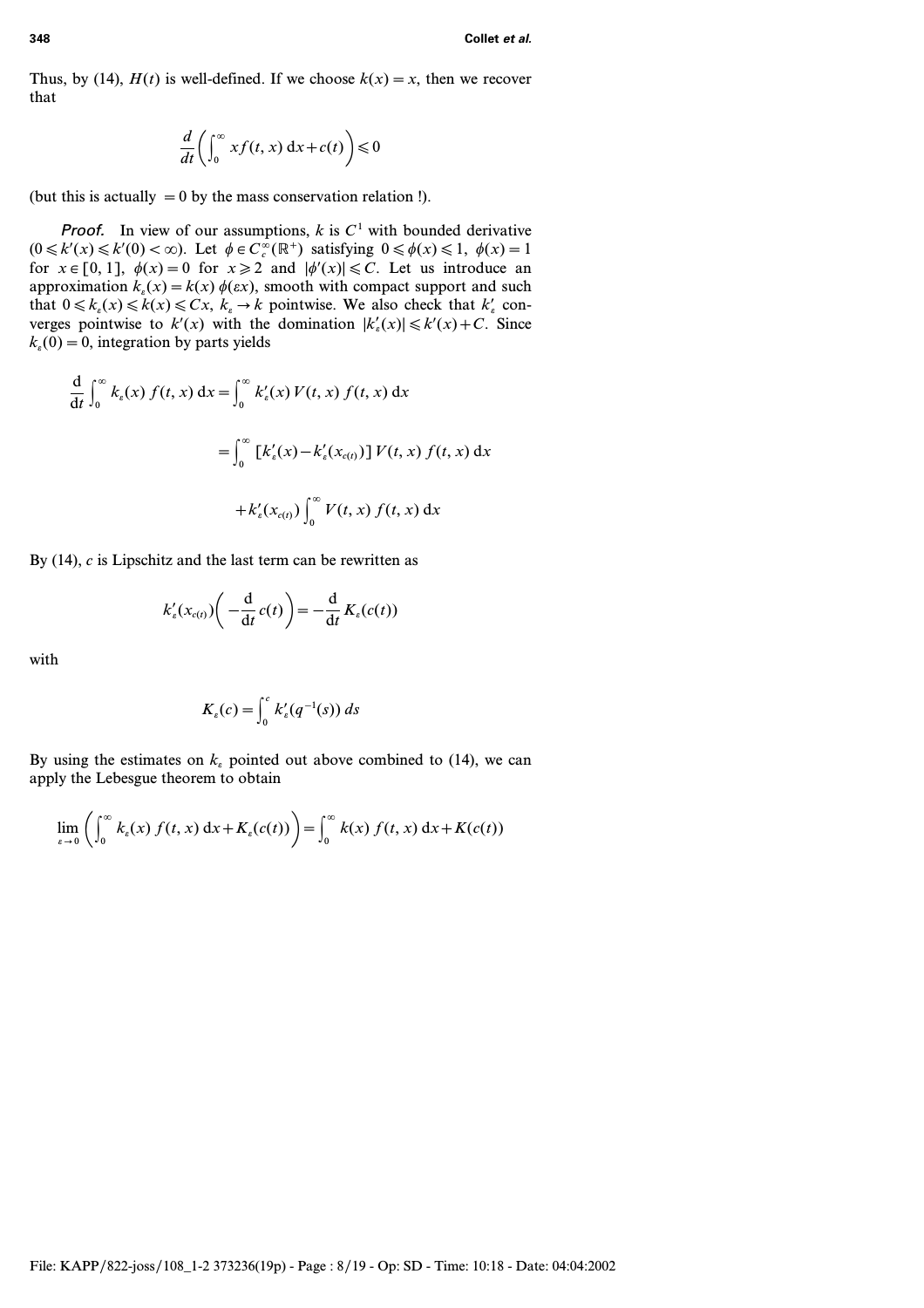Next, since *k'* is bounded, we have  $|k'(x) V(t, x)| \le C |V(t, x)| \le CA(1+x)$ , by (11). Hence, letting  $\varepsilon$  tend to 0 and using the Lebesgue theorem again, we are led to

$$
\frac{\mathrm{d}}{\mathrm{d}t}H(t) = \int_0^\infty \left[ k'(x) - k'(x_{c(t)}) \right] V(t, x) f(t, x) \, \mathrm{d}x
$$

in  $\mathscr{D}'((0, T))$ . Since k' is non-increasing, this quantity is non-positive.

Finally, we can also treat cases with functions *k* having unbounded derivative (i.e.,  $k'(x)$  can blow up as  $x \to 0$ ). To this end, we consider an approximation  $k_n$  satisfying  $|k'_n(x)| \leq C_n$ ,  $k_n(x) \to k(x)$ ,  $k'_n(x) \to k'(x)$  and the other requirements of the statement. We have, for any test function  $\zeta \in C_c^{\infty}((0, T)),$ 

$$
\left\langle \frac{\mathrm{d}}{\mathrm{d}t} H_n, \zeta \right\rangle_{\mathscr{D}', \mathscr{D}((0,T))} + \int_0^\infty \int_0^\infty \left[ k'_n(x_{c(t)}) - k'_n(x) \right] V(t,x) f(t,x) \zeta(t) \, \mathrm{d}x \, \mathrm{d}t = 0
$$

By the Lebesgue theorem, we check that  $H_n(t) \to H(t)$ . Hence, in the dissipation term we use Fatou's lemma in order to conclude that, for any non negative test function *z*

$$
\left\langle \frac{\mathrm{d}}{\mathrm{d}t} H, \zeta \right\rangle_{\mathscr{D}', \mathscr{D}((0,T))} + \int_0^\infty \int_0^\infty \left[ k'(x_{c(t)}) - k'(x) \right] V(t,x) f(t,x) \zeta(t) \, \mathrm{d}x \, \mathrm{d}t \leq 0
$$

In particular, the derivative of *H* is non-positive (as a distribution in time).

We can apply the reasoning to the coefficients (2); taking  $k(x) = x^{2/3}$ leads to

$$
H(t) = \int_0^\infty x^{2/3} f(t, x) \, dx + \frac{c^2}{3}
$$

which involves the surface of the agglomerates.

## **4. ASYMPTOTIC BEHAVIOR**

Let  $t_n$  be a sequence of time increasing to  $\infty$  and consider the sequences obtained by shifting the solution

$$
f_n(t, x) = f(t+t_n, x),
$$
  $c_n(t) = c(t+t_n)$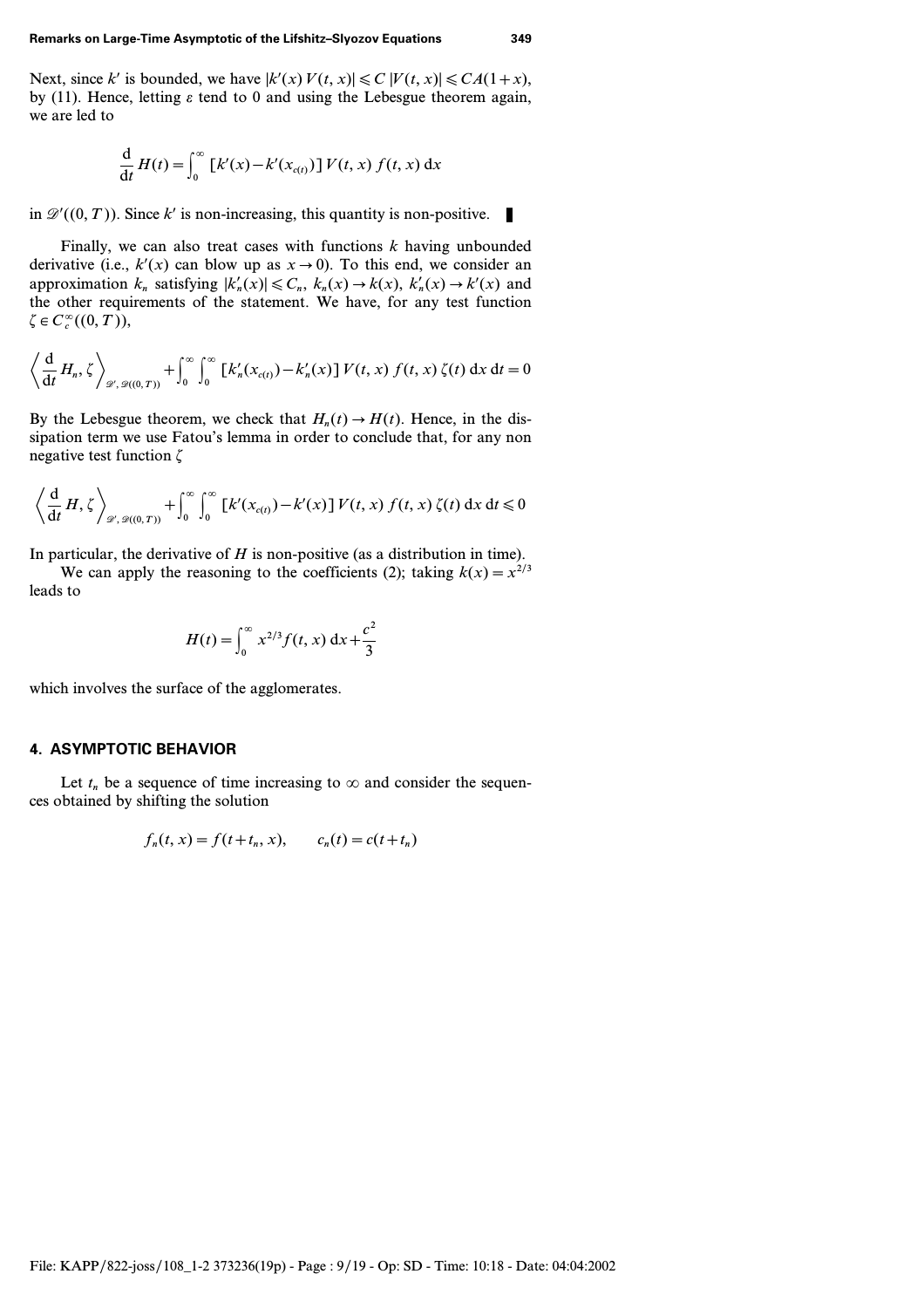Note that  $(c_n, f_n)$  satisfy

$$
\begin{cases} \partial_t f_n(t, x) + \partial_x (V_n(t, x) f_n(t, x)) = 0, \\ V_n(t, x) = a(x) c_n(t) - b(x), \\ c_n(t) + \int_0^\infty x f_n(t, x) dx = \rho \end{cases}
$$
\n(15)

We shall exploit the bounds of Proposition 1 to deduce compactness properties for  $(c_n, f_n)$ .

Let  $C_0(\mathbb{R}^+)$  be the space of continuous functions on  $\mathbb{R}^+$  vanishing at infinity (i.e.,  $\varphi \in C_0(\mathbb{R}^+)$  is continuous and such that for any  $\varepsilon > 0$ , there exists a compact set  $K_{\varepsilon} \subset \mathbb{R}^+$  with  $|\varphi(x)| \leq \varepsilon$  when  $x \in \mathbb{R}^+ \setminus K_{\varepsilon}$ ). We equip  $C_0(\mathbb{R}^+)$  with the norm

$$
\|\varphi\|_{\infty} = \sup_{x \in \mathbb{R}^+} |\varphi(x)|
$$

Let  $\mathcal{M}^1(\mathbb{R}^+)$  be the space of bounded measures on  $\mathbb{R}^+$ , endowed with the norm

$$
\|\mu\|_{\mathscr{M}^1} = \int_{\mathbb{R}^+} d|\mu|
$$

It identifies with the dual of  $C_0(\mathbb{R}^+)$  through the relation

$$
\varphi \longmapsto \int_{\mathbb{R}^+} \varphi \mu(dx)
$$

According to Proposition 1,  $c_n$  is bounded in  $C^0(\mathbb{R}^+)$  with  $\frac{dc_n}{dt}$  bounded. Therefore, by Arzela–Ascoli's theorem, we can suppose that, for a subsequence,

$$
c_n(t) \to c_\infty(t) \quad \text{uniformly in } C^0([0, T])
$$

Next,  $f_n$  is a nonnegative sequence bounded in  $L^{\infty}(\mathbb{R}^+; L^1(\mathbb{R}^+))$  and  $V_n f_n$  is also bounded in  $L^{\infty}(\mathbb{R}^+; L^1(\mathbb{R}^+))$ , by using (11) together with (14). Therefore, the time derivative  $\partial_t f_n = -\partial_x (V_n f_n)$  is bounded in  $L^{\infty}(\mathbb{R}^+; W^{-1,1}(\mathbb{R}^+))$ . By combining the Arzela–Ascoli theorem, the separability of  $C_0(\mathbb{R}^+)$  and the diagonal argument, we can find a subsequence and a measure valued function  $f_{\infty}$ :  $\mathbb{R}^+ \to \mathcal{M}^1(\mathbb{R}^+)$  verifying

$$
\lim_{n\to\infty}\int_0^\infty \varphi(x)\,f_n(t,x)\,\mathrm{d}x = \int_0^\infty \varphi(x)\,f_\infty(t,\,\mathrm{d}x)
$$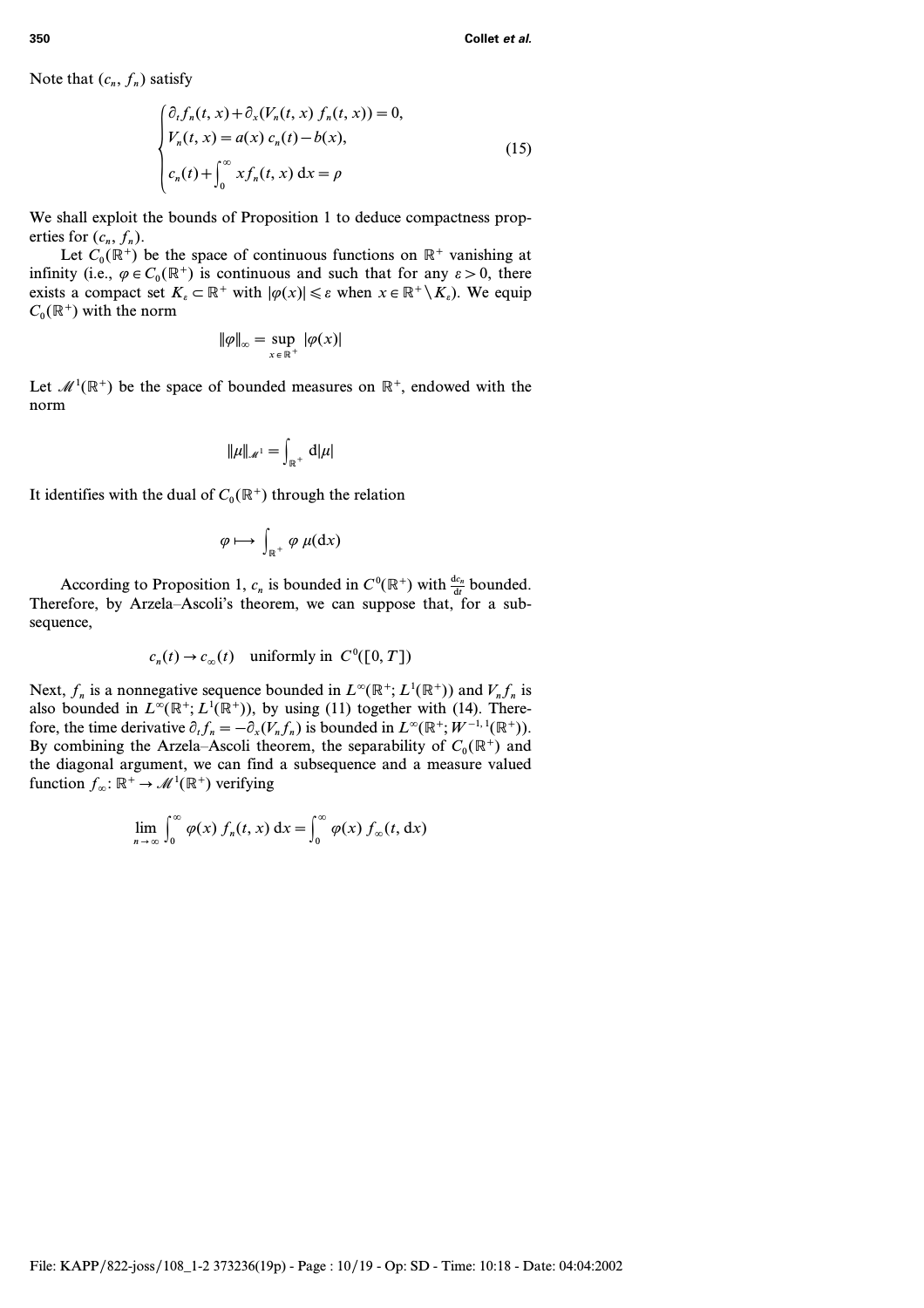in  $C^0([0, T])$  for any test function  $\varphi \in C_0(\mathbb{R}^+)$ . This means that  $f_n$  converges to  $f_{\infty}$  in  $C^0([0, T]; \mathcal{M}^1(\mathbb{R}^+)$ -weak-\*). Actually, we will use that this last statement implies

$$
\lim_{n \to \infty} \int_0^{\infty} \int_0^{\infty} \zeta(t) \, \varphi(x) \, f_n(t, x) \, \mathrm{d}t \, \mathrm{d}x = \int_0^{\infty} \int_0^{\infty} \zeta(t) \, \varphi(x) \, f_\infty(t, \, \mathrm{d}x) \, \mathrm{d}t \tag{16}
$$

for any  $\zeta \in C_c^0(\mathbb{R}^+)$  and  $\varphi \in C_0(\mathbb{R}^+)$ .

Next, with the estimate on the first moment of the  $f_n$ 's in (14), we can check that for almost all  $t \in \mathbb{R}^+$ , the non negative function *x* is integrable for the measure  $f_{\infty}(t, dx)$  and

$$
\sup_{t \in \mathbb{R}^+} \int_0^\infty x f_\infty(t, \, \mathrm{d}x) \leqslant C
$$

(consider functions  $\varphi$  with compact support approaching *x* pointwise...). As a consequence, we can enlarge the space of available test functions in (16); precisely, we shall use (16) with  $\zeta \in C_c^0(\mathbb{R}^+)$  and continuous functions  $\varphi$  such that

$$
\lim_{x \to \infty} \frac{\varphi(x)}{x} = 0
$$

Having disposed of these preliminaries, we aim at describing the possible limit point of  $(c_n, f_n)$ .

From now on, let us strenghten the condition (11) by assuming

$$
\lim_{x \to \infty} a(x)/x, \qquad b(x)/x = 0 \tag{17}
$$

This condition is fulfilled for (7), or (2). For the entropy functional, we assume that the strictly increasing and concave function *k* verifies

$$
\lim_{x \to \infty} \frac{k(x)}{x} = 0, \qquad \lim_{x \to \infty} k'(x) \frac{a(x) + b(x)}{x} = 0
$$
\n(18)

Note that, by (17), the second requirement holds since blow up of  $k'$  may occur only at  $x=0$ .

**Proposition 2.** The limit  $c_{\infty}$  does not depend on time and

$$
f_{\infty}(t, x) = M_{0, \infty} \, \delta_{x = x_{c_{\infty}}}
$$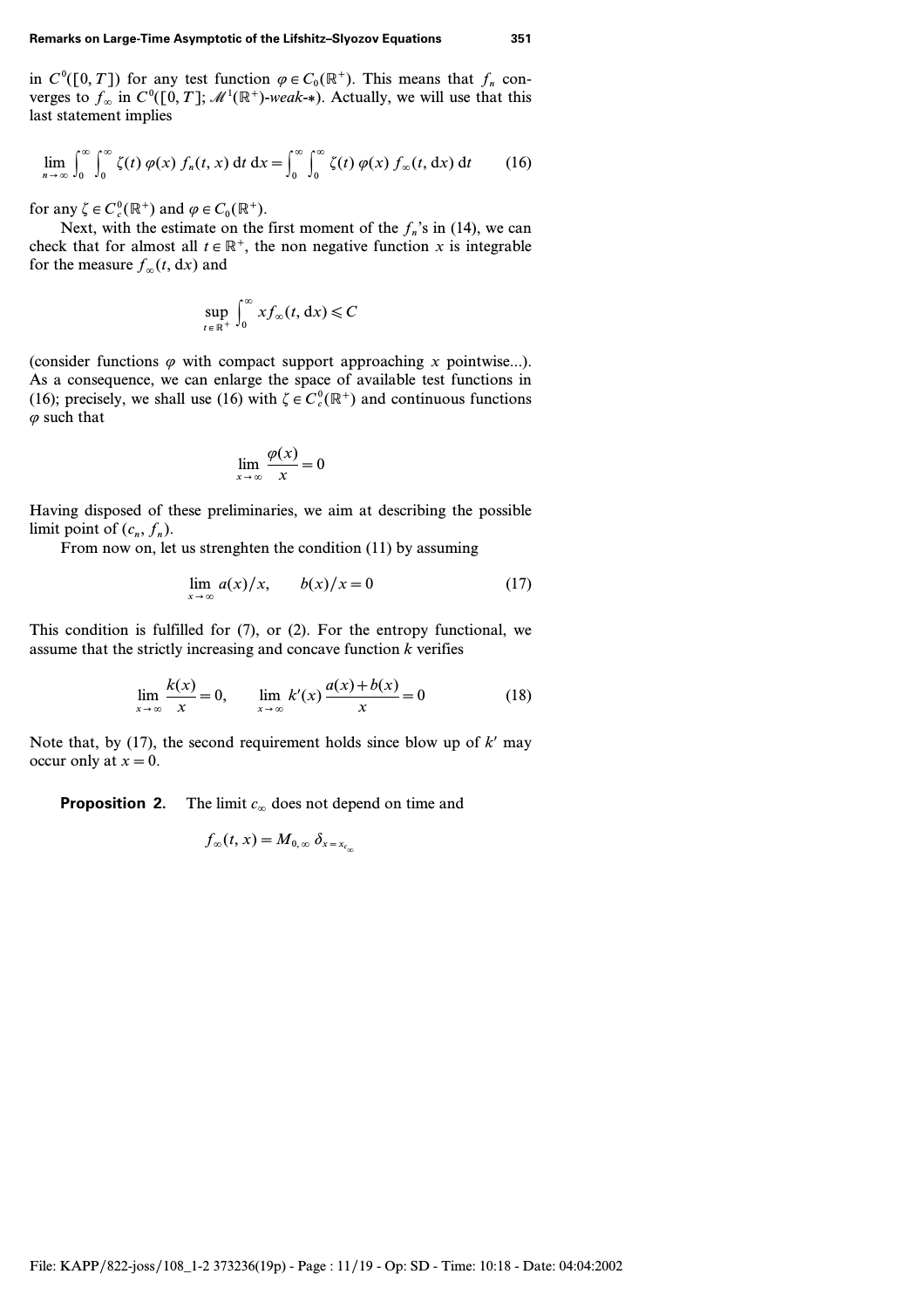where  $x_{c_{\infty}} = q^{-1}(c_{\infty})$  and  $M_{0,\infty} = \inf\{M_0(t), t \ge 0\}$ . In particular, if  $c_{\infty} = 0$ then  $M_{0,\infty} = 0$ .

The drawback of this result is the fact that the limit  $c_{\infty}$  depends on the sequence  $t_n$  and is not uniquely defined. However, if the initial data has an infinite support, a little bit more can be said on the behavior of  $c(t)$ .

**Corollary 2.** If the support of the initial data  $f_0$  is infinite, then, we have

$$
\lim_{t \to \infty} c(t) = 0 \qquad \lim_{t \to +\infty} ||f(t, \cdot)||_{L^1} = 0
$$

Next, in restricted but physically relevant situations we are able to provide information on the asymptotic behavior of the solution. In particular, the monomers concentration  $c(t)$  is proven to go to 0 for a wide class of initial data. A part of this result will use the characteristics framework which supposes, to be absolutely rigorous, the regularity (7). Maybe the assumptions on *a* and *b* can be slightly weakened, but we prefer to do not insist on these purely technical difficulties which do not belong to the scope of the paper.

**Theorem 2.** Assume that  $b(x) = b > 0$  and *a* is non decreasing. We assume that  $\Phi(f_0) \in L^1(\mathbb{R}^+)$  for some convex function  $\Phi: \mathbb{R}^+ \to \mathbb{R}^+$ satisfying

$$
\Phi(0) = 0, \qquad \lim_{s \to +\infty} \frac{\Phi(s)}{s} = +\infty
$$

Then, as *t* goes to  $\infty$ , one has  $|| f(t, \cdot) ||_{L^1} \rightarrow 0$  (i.e., the total number of clusters  $M_0(t)$  goes to 0) while the monomers concentration either tends to 0 or  $\rho$ . In particular, if there exists  $\delta > 0$  such that  $\text{supp}(f_0) \cap [x_{c_0} + \delta, \infty) \neq \emptyset$ , then  $c(t) \rightarrow 0$ .

**Remark 3.** Assumptions in this theorem are not as restrictive as they seem. Indeed, the assumptions on the coefficients are satisfied by (2). On the other hand,  $s^p$ ,  $p > 1$  or  $s[\ln(s)]_+$  are examples of suitable functions  $\Phi$  (sometimes referred to as Nagumo's functions). Actually, in view of the De La Vallée criterion (see ref. 20), there is no restriction at all on the initial data: for any  $f_0 \in L^1(\mathbb{R}^+)$  we can find a suitable function  $\Phi$ , which fulfills all the conditions of Theorem 2.

**Remark 4.** If the initial data  $f_0$  has an unbounded support, as certainly considered in ref. 1, then  $c(t)$  tends to 0. If supp $(f_0)$  belongs to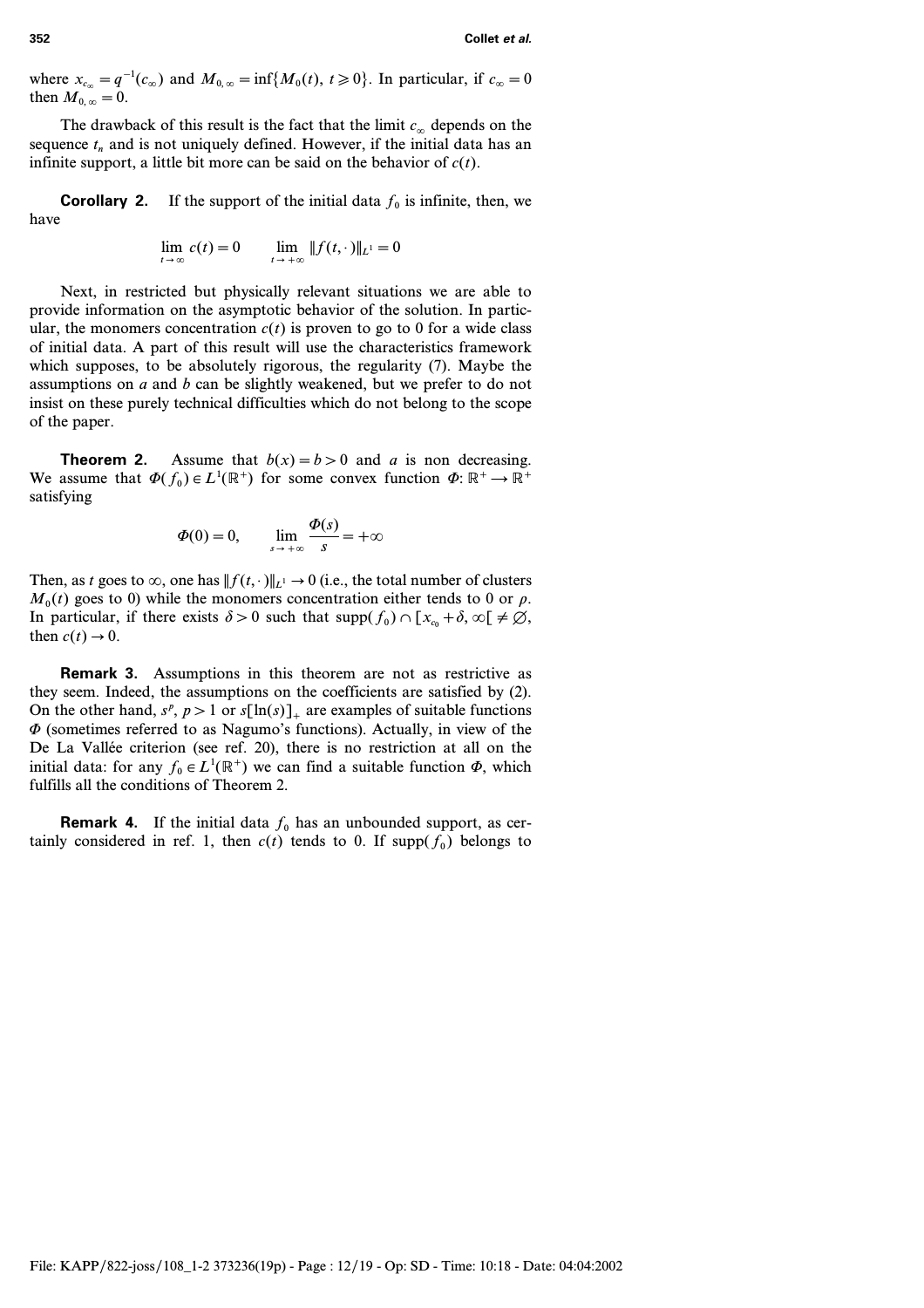$[0, x<sub>c0</sub>]$ , the two behaviors are certainly possible, depending on the initial repartition of the mass. Note finally that we are not able to prove the monotonicity of *c*, neither to obtain a sharp rate of convergence.

Proof of Proposition 2. The proof falls into two steps. The former uses the dissipation of the entropy, the latter uses the decrease of the zeroth order moment.

Step 1: Entropy. Since  $t \mapsto H(t) \ge 0$  is non increasing, it has a limit

$$
H_{\infty} = \inf\{H(t), t \geq 0\} \geq 0
$$

Therefore  $H_n(t) = H(t+t_n) \rightarrow H_\infty$  as  $n \rightarrow \infty$ , the limit being independent on *t*. On the other hand, by using the uniform convergence of  $c_n$ , (18) and (16), we can pass to the limit in each term of  $H_n$ , at least in the  $\mathcal{D}'((0, T))$  sense. We get

$$
H_{\infty} = \int_0^{\infty} k(x) f_{\infty}(t, dx) + K(c_{\infty}(t))
$$

Similarly, the time derivative also passes to the limit (in  $\mathcal{D}'((0,T))$ ). Let us set

$$
w_n(t, x) = [k'(x_{c_n(t)}) - k'(x)] V_n(t, x) \ge 0,
$$
  

$$
w_{\infty}(t, x) = [k'(x_{c_{\infty}(t)}) - k'(x)] V_{\infty}(t, x) \ge 0
$$

Consider first the case with  $k'$  bounded. Then, one has

$$
\frac{\mathrm{d}}{\mathrm{d}t}H_{\infty}=0=-\lim_{n\to\infty}\int_0^{\infty}w_n(t,x)\,f_n(t,x)\,\mathrm{d}x=-\int_0^{\infty}w_{\infty}(t,x)\,f_{\infty}(t,\,\mathrm{d}x)
$$

in  $\mathscr{D}'((0, T))$ . Indeed,  $w_n(t, x)$  depends on *n* only through  $c_n$ . Then, we check that  $w_n$  converges to  $w_\infty(t, x)$ , uniformly on  $[0, T] \times [0, R]$  for any  $0 < R < \infty$  while (17) and (18) provide a control on the large *x*'s. We deduce that the product with  $f_n$  passes to the limit. Precisely, we write

$$
\left| \int_0^\infty \int_0^\infty \zeta(t) w_n(t, x) f_n(t, x) dx dt - \int_0^\infty \int_0^\infty \zeta(t) w_\infty(t, x) f_\infty(t, dx) dt \right|
$$
  
\n
$$
\leq \int_0^\infty \int_0^\infty |\zeta(t)| |w_n(t, x)(x) - w_\infty(t, x)| f_n(t, x) dx dt + \left| \int_0^\infty \int_0^\infty \zeta(t) w_\infty(t, x) f_n(t, x) dx dt - \int_0^\infty \int_0^\infty \zeta(t) w_\infty(t, x) f_\infty(t, dx) dt \right|
$$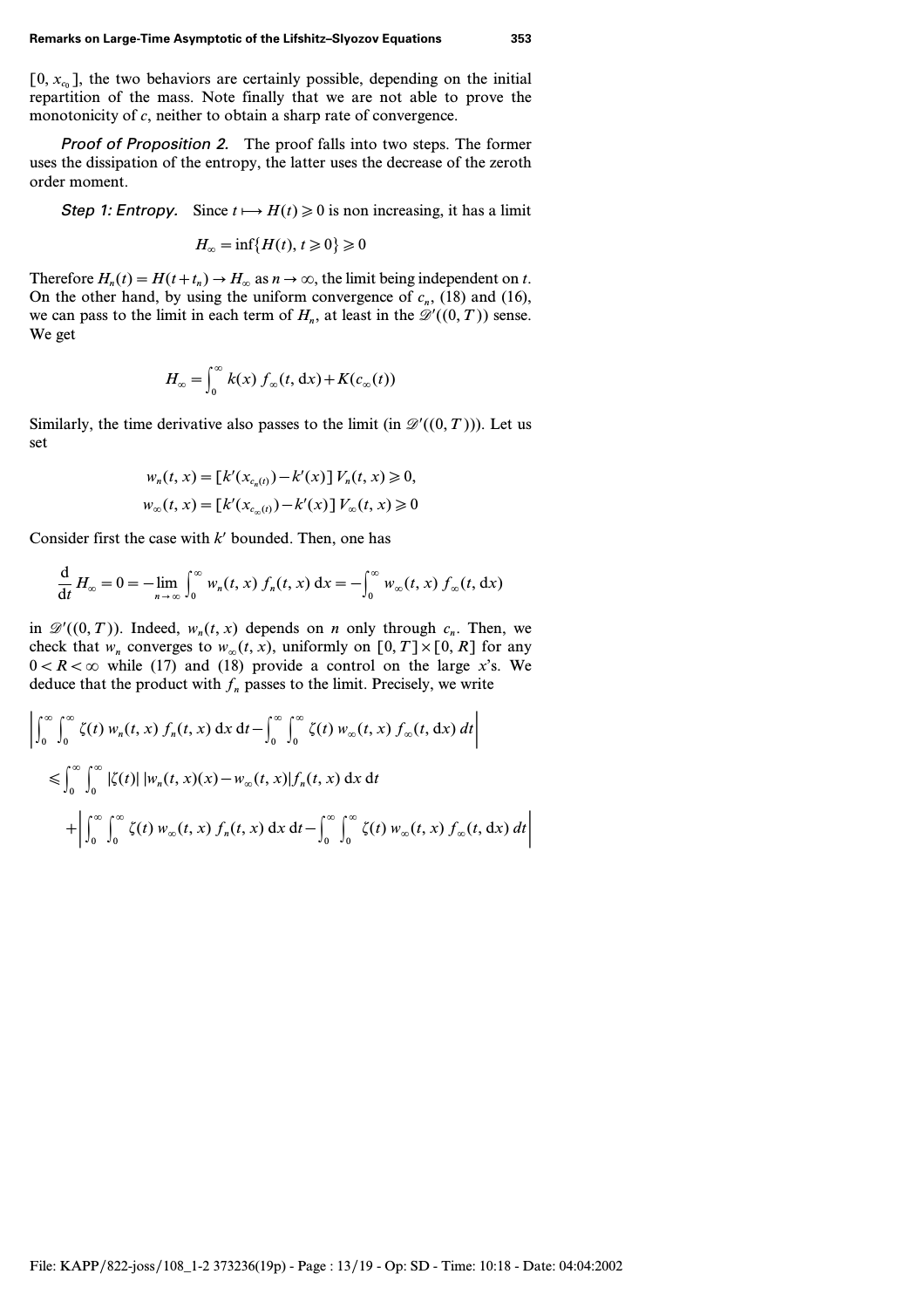The first term is made small by using the uniform convergence of  $w<sub>n</sub>$  and the estimate on the moments of  $f<sub>n</sub>$ . The second term is dealt with by using (16).

One deduces that for almost all time  $t \ge 0$ , the integral  $\int w_{\infty}(t, x) \times$  $f_{\infty}(t, dx)$  vanishes. We can interpret  $w_{\infty}(t, x) f_{\infty}(t, dx)$  as a measure on  $\mathbb{R}^+$ (it is a non negative distribution), hence this implies that  $w_{\infty}(t, x) f_{\infty}(t, dx)$ vanishes in  $\mathcal{M}^1(\mathbb{R}^+)$  for almost all time. But  $w_\infty(t, x) > 0$  for  $x \neq x_{c(t)}$ , so that  $supp(f_{\infty}(t, dx)) \subset \{x_{c_{\infty}(t)}\}$ . Using again that  $f_{\infty}(t, \cdot)$  is a zeroth order distribution, we get

$$
f_{\infty} = d(t) \, \delta_{x = x_{c_{\infty}(t)}}
$$

with the convention  $d(t) = 0$  if  $c_{\infty}(t) = 0$  (it means that the critical size is infinite).

A similar conclusion holds when  $k'$  is unbounded. Indeed, we have seen that

$$
\left\langle \frac{dH_n}{dt}, \zeta \right\rangle_{\mathscr{D}',\mathscr{D}} + \int_0^\infty \int_0^\infty w_n(t,x) f_n(t,x) \zeta(t) \, \mathrm{d}x \, \mathrm{d}t \leq 0
$$

holds for any non negative test function  $\zeta \in C_c^{\infty}(\mathbb{R}^+)$ . Then, letting *n* go to  $\infty$ , we verify that

$$
\left\langle \frac{dH_{\infty}}{dt}, \zeta \right\rangle_{\mathscr{D}',\mathscr{D}} + \int_0^\infty \int_0^\infty w_\infty(t, x) \, \zeta(t) \, f_\infty(t, dx) \, dt \leq 0
$$

However,  $\frac{dH_{\infty}}{dt} = 0$ , therefore one has for any non negative  $\zeta \in C_c^{\infty}(\mathbb{R}^+)$ 

$$
\int_0^\infty \zeta(t) \bigg( \int_0^\infty w_\infty(t,x) \, f_\infty(t,\,\mathrm{d}x) \bigg) \,\mathrm{d}t \leq 0
$$

while  $w_{\infty}(t, x) f_{\infty}(t, dx)$  is a non negative distribution. It follows that, as in the bounded case,  $w_{\infty}(t, x) f_{\infty}(t, dx)$  vanishes for almost all time.

We end this step by letting  $n \to \infty$  in (15); it gives

$$
\partial_t f_\infty + \partial_x (V_\infty(t, x) f_\infty) = 0 = \partial_t f_\infty \tag{19}
$$

in the sense of distributions on  $\mathbb{R}^+ \times \mathbb{R}^+$  (we treat the product  $V_n f_n$  as  $w_n f_n$ before, with (17), (16)). The second equality uses the fact that  $V_\infty(t, x)$ vanishes on the support of  $f_{\infty}$ .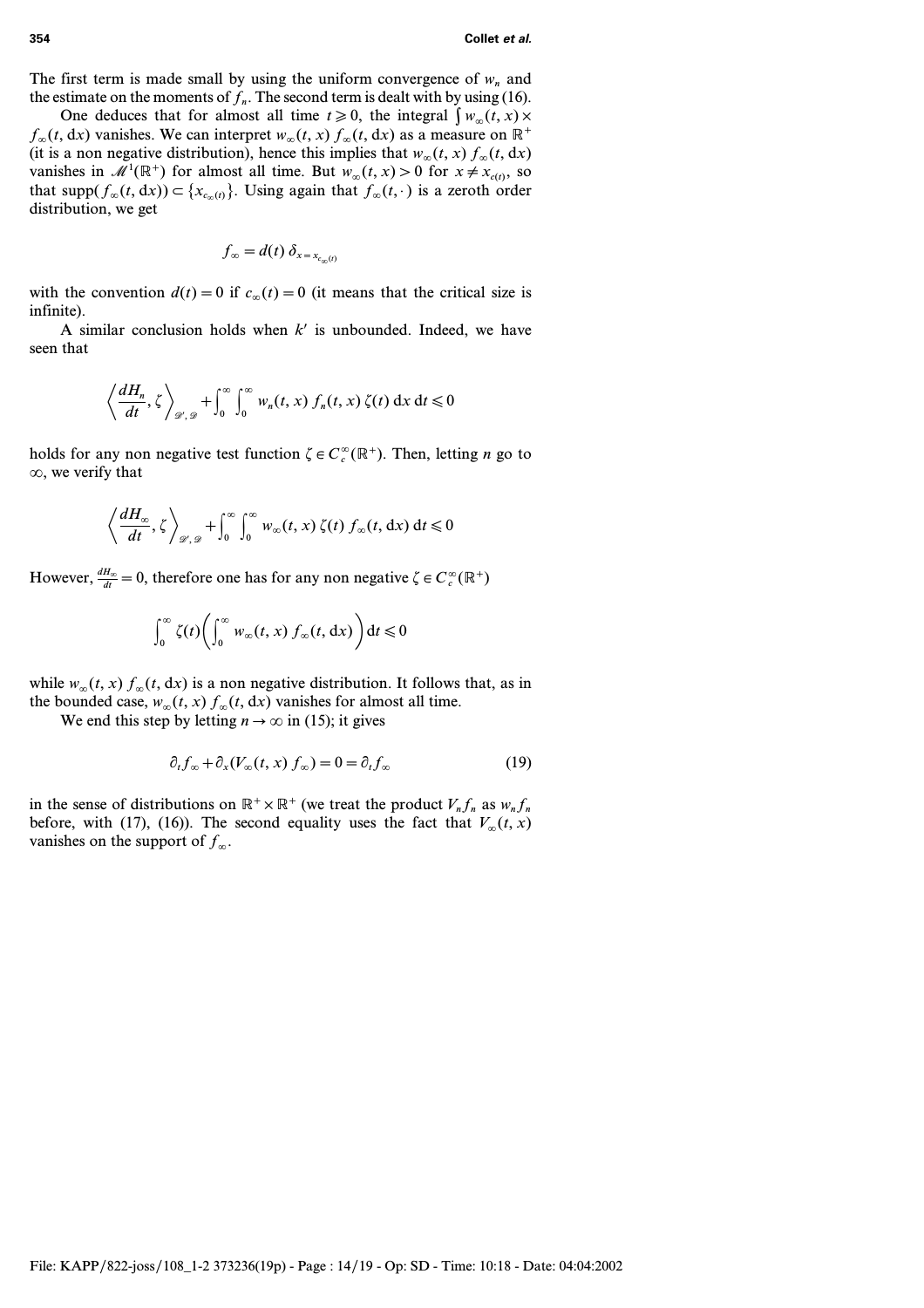Step 2: Zeroth Order Moment. Since  $t \mapsto M_0(t) \ge 0$  is non increasing, it has a limit  $M_{0, \infty} \ge 0$ . We are thus led to

$$
\lim_{n \to \infty} \int_0^{\infty} f_n(t, x) dx = M_{0, \infty} = \int_0^{\infty} f_{\infty}(t, dx) = d(t)
$$

which proves that  $d(t)$  does not depend on time. Hence, (19) becomes

$$
M_{0,\,\infty}\partial_t(\delta_{x=x_{c_{\infty}(t)}})=0
$$

This actually means that  $c_{\infty}$  does not depend on time and completes the proof of Proposition 2.  $\blacksquare$ 

**Remark 5.** We have

$$
\lim_{n\to\infty} H(t+t_n) = H_{\infty} = M_{0,\infty}k(x_{\infty}) + K(c_{\infty})
$$

However, it is not obvious at all that this relation determines uniquely the limit  $c_{\infty}$  which may depend on the subsequence  $t_n$ .

Proof of Corollary 2. We split the proof into two steps. In the first step we show the result up to a subsequence and in the second step we show the convergence for the entire family.

Step 1: Convergence Up to a Subsequence. Suppose there exists *R* > 0 such that for all  $t > 0$ ,  $x_{c(t)} = q^{-1}(c(t)) < R$ . Then  $V(t, x) \ge 0$  for  $x \ge R$ . Consider a non decreasing function  $\phi$  such that  $\phi(x) \ge 0$ ,  $\phi'$  is bounded, supp $(\phi) \subset \mathbb{R}$ ,  $+\infty$  and  $\phi(x) = 1$  for  $x \ge 2R'$  with  $R' > R$ . Then for all  $t > 0$  we have

$$
\frac{d}{dt} \int_0^\infty \phi(x) f_n(t, x) dx = \int_0^\infty \phi'(x) V(t, x) f_n(t, x) dx \ge 0
$$

It follows that

$$
\int_{R'}^{\infty} f_n(t, x) dx \geq \int_{0}^{\infty} \phi(x) f_n(t, x) dx \geq \int_{2R'}^{\infty} f_0(x) dx
$$

holds. Since  $f_0$  has a infinite support, the right hand side is larger than some  $\eta > 0$ . This would contradict the convergence  $f_n \to M_{0,\infty} \delta_{x=x_{\infty}}$  with  $x_{\infty}$  < *R'* which implies

$$
\lim_{n \to \infty} \int_{R'}^{\infty} f_n(t, x) \, \mathrm{d}x = 0
$$

File: KAPP/822-joss/108\_1-2 373236(19p) - Page : 15/19 - Op: SD - Time: 10:18 - Date: 04:04:2002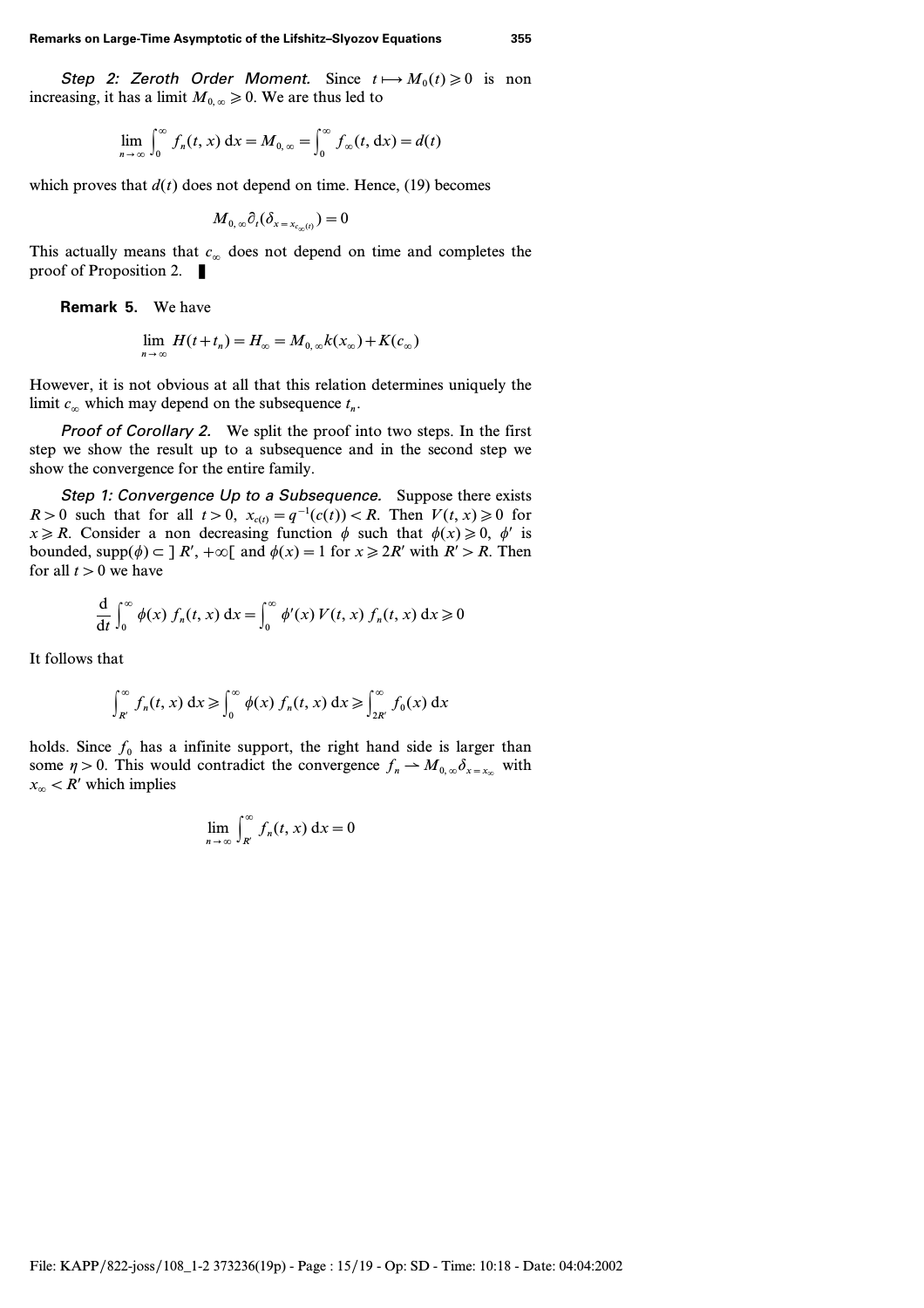One deduces the existence of a subsequence  $t_n$  such that  $x_{c(t_n)}$  goes to infinity.

Step 2: Convergence for the Entire Familly. Thanks to Proposition 2, Step 1 implies  $M_{0, \infty} = 0$  so

$$
\lim_{t\to\infty}||f(t,\cdot)||_{L^1}=0
$$

Since for every  $R > 0$ :

$$
\int_0^\infty k(x) f(t, x) dx = \int_0^R k(x) f(t, x) dx + \int_R^\infty \frac{k(x)}{x} x f(t, x) dx
$$
  

$$
\leq k(R) \int_0^\infty f(t, x) dx + \frac{k(R)}{R} \int_R^\infty x f(t, x) dx
$$

we have for every  $R > 0$ :

$$
\limsup_{t\to\infty}\int_0^\infty k(x)\,f(t,x)\,\mathrm{d}x\leqslant\frac{k(R)}{R}\,\rho
$$

Thus, by using (18), one deduces that  $\int_0^\infty k(x) f(t, x) dx$  converges to 0 when *t* tends to infinity. Consequently,

$$
H_{\infty} = \lim_{t \to \infty} K(c(t)) = \lim_{n \to \infty} K(c(t_n)) = 0
$$

We conclude that the function  $c(t)$  converges to 0 when *t* goes to infinity.

## Proof of Theorem 2. We split the proof into 3 steps.

Step 1: Limit Point of  $f_n$ . We first show that the assumptions of Theorem 2 imply that the limit point of  $f<sub>n</sub>$  reduces to 0 (and thus does not depend on the sequence  $t_n$ ). To this end, we renormalize the equation in the spirit of ref. 21 (this idea has been used also in ref. 6). Using that  $V(t, x)$  lies in  $W^{1,\infty}_{loc}((0, \infty))$ , we multiply (15) by  $\Phi'(f_n)$  and we find (in  $\mathscr{D}'((0,\infty))$ 

$$
\partial_t \Phi(f_n) + \partial_x [V(t, x) \Phi(f_n)] = [\Phi(f_n) - \Phi'(f_n) f_n] \partial_x V(t, x)
$$

But  $\Phi$  is convex and  $\Phi(0) = 0$  so that

$$
\Phi(f_n) \leq \Phi'(f_n) f_n
$$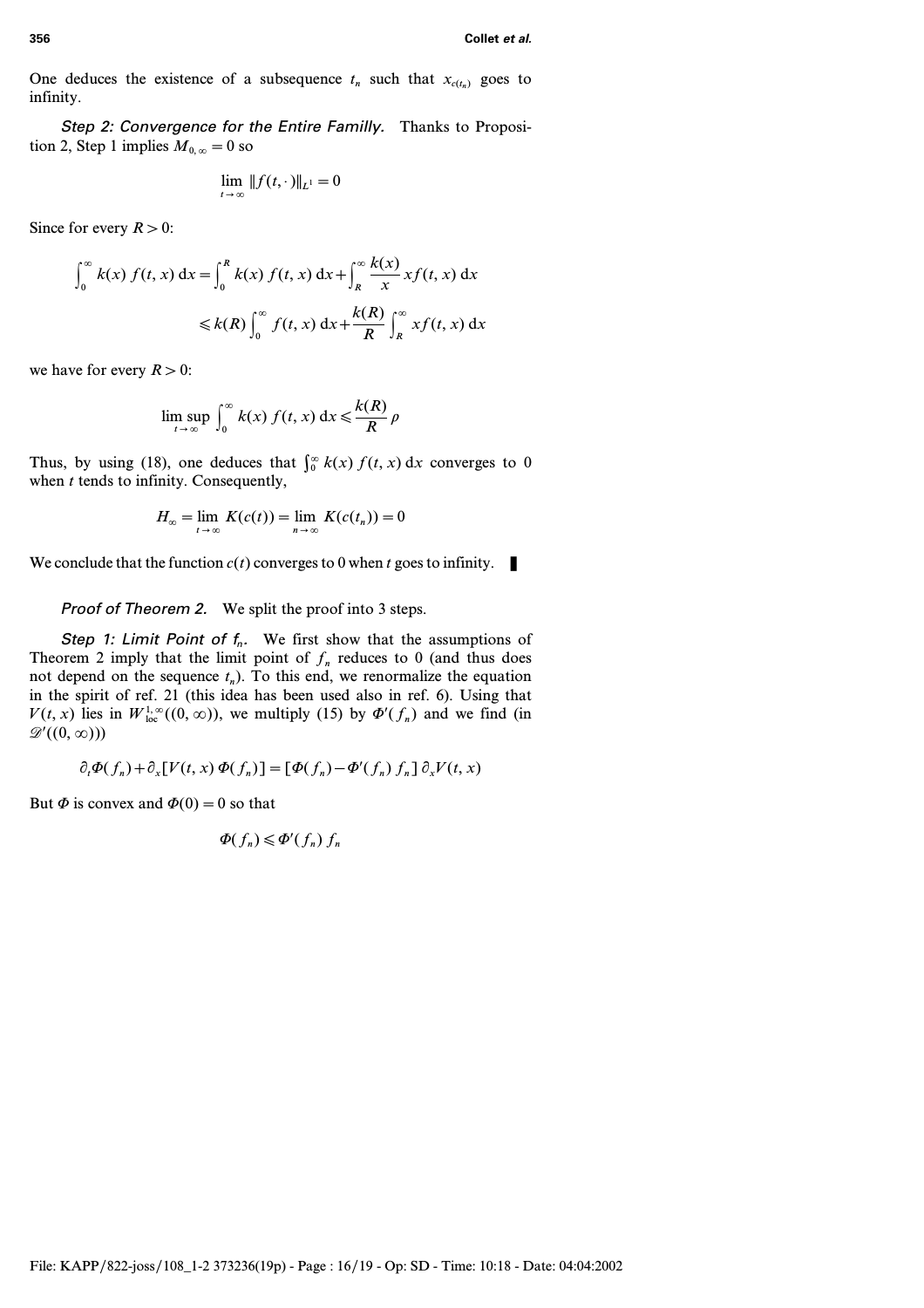and

$$
\partial_x V(t, x) = c(t) a'(x) - b'(x) = c(t) a'(x) \ge 0
$$

Hence, integrating yields the estimate (up to a classical approximation argument)

$$
\int_0^\infty \Phi(f_n(t,x))\,\mathrm{d}x \leqslant \int_0^\infty \Phi(f_0(x))\,\mathrm{d}x
$$

Therefore

$$
(1+x) f_n + \Phi(f_n)
$$
 is bounded in  $L^{\infty}(\mathbb{R}^+; L^1(\mathbb{R}^+))$ 

It is a standard fact, related to the Dunford–Pettis criterion, see ref. 22, that it implies the relative weak compactness of  $f_n$  in  $L^1((0, T) \times \mathbb{R}^+)$ . In turn,  $f_n$  cannot converge to a Dirac mass  $M_{0,\infty} \delta_{x=x_n}$ ... except if  $M_{0,\infty} = 0!$ 

Step 2: Convergence of the Monomers Concentration. Since the limit point of  $f_n$  is 0, independently on the sequence  $t_n$ , one deduces that

$$
f(t,\cdot) \to 0 \quad \text{in } L^1(\mathbb{R}+)
$$

and, obviously,  $M_0(t) \rightarrow 0$  as well as

$$
\lim_{t \to 0} \int_0^\infty k(x) f(t, x) dx = 0
$$

However,  $H(t) \rightarrow H_{\infty}$ , and it follows that

$$
H_{\infty} = \lim_{t \to \infty} K(c(t))
$$

Besides, *K* is strictly monotonous, so that  $c(t)$  has a limit  $\alpha \in [0, \rho]$ .

Step 3: Support Property. From now on we assume the regularity of the coefficients (7). This step starts with some interesting remarks on the support of the solution which can be easily deduced from (10). Let us set

$$
x_M = \sup\{x \ge 0, x \in \text{supp}(f_0)\}\
$$

If  $x_M = +\infty$  the support of the solution is also infinite, while if  $x_M$  is finite, we have  $supp(f(t, \cdot)) \subset [0, X(t; 0, x_M)]$ . Furthermore, the critical point cannot reach the endpoint of the support in finite time, if it starts from its left, as shown in the following lemma which will be proved later on.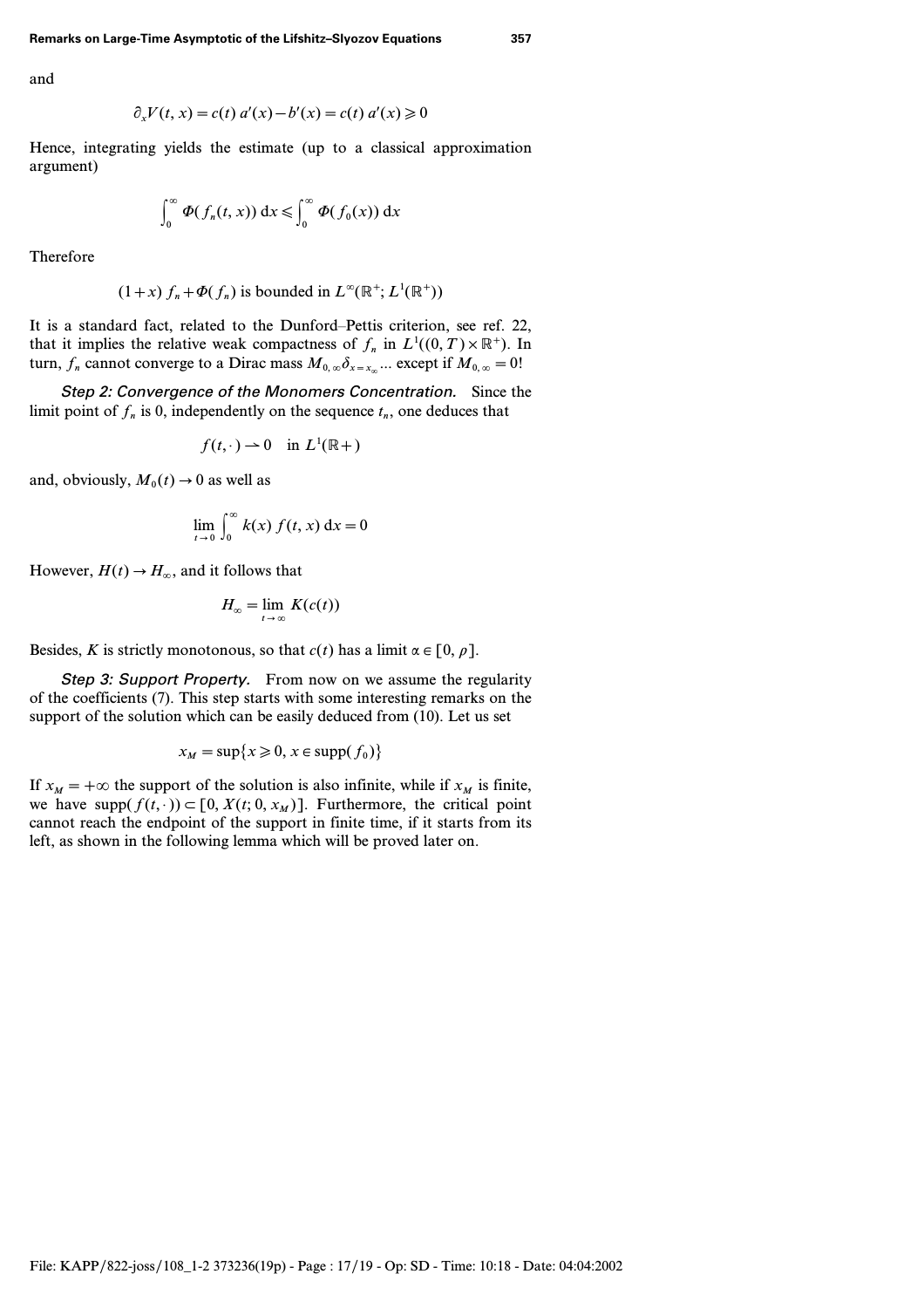**Lemma 1.** If  $x_{c0} = q^{-1}(c_0) < x_M$ , then, for all  $t > 0$ , one has  $x_{c(t)} <$  $X(t; 0, x_M)$ .

Assume  $\alpha > 0$ . We will show that in this case  $\alpha = \rho$  and the support of the solution should remain in a compact set independent of time. Indeed,  $x_{c(t)} = q^{-1}(c(t))$  is bounded, say by  $R > 0$ . Therefore, (13) and (9) imply that  $M_{0,R}$ :  $t \mapsto \int_R^{\infty} f(t, x) dx$  is non decreasing. However, it is dominated by  $M_0(t)$  which decreases to 0. We conclude that supp $(f(t, \cdot)) \subset [0, R]$  for  $t \geq 0$ . In turn, we are led to

$$
\lim_{t \to \infty} M_1(t) = \lim_{t \to \infty} \int_0^R x f(t, x) dx = 0, \qquad \lim_{t \to \infty} c(t) = \rho
$$

In particular if supp $(f_0)$  is unbounded, supp $(f(t, \cdot))$  is never bounded, which thus yields  $\lim_{t\to\infty} c(t)=0$ .

Now, consider the case  $\text{supp}(f_0) \cap [x_{c_0} + \delta, \infty) \neq \emptyset$ , for some  $\delta > 0$ with  $x_M = \sup\{x \in \text{supp}(f_0)\} < \infty$ . Suppose that  $X(t; 0, x_M)$  is bounded. Then by Lemma 1, it increases to a finite limit *R*, so that the solution *f*(*t*, *x*) is supported in [0, R]. Then, the previous step shows that  $\alpha = \rho$ . However, passing to the limit in (8), we obtain

$$
\frac{\mathrm{d}}{\mathrm{d}t}X(+\infty; 0, x_M) = a(R)(\rho - q(R)) = 0
$$

which contradicts the inequalities  $R > x_M > x_c = q^{-1}(c_0) > q^{-1}(\rho)$ . We conclude that the support of *f* cannot be bounded independently of time; in turn this gives  $\alpha = \lim_{t \to \infty} c(t) = 0$ .

**Proof of Lemma 1.** At  $t=0$  the characteristic curve  $X(t; 0, x_M)$ issued from  $x_M$  is strictly increasing. Assume there exists  $t_* > 0$  such that  $x_{c(t_*)} = X(t_*)$ ,  $x_M$  and  $x_{c(t)} < X(t; 0, x_M)$  for  $t < t_*$ . Then (12) says that

$$
\frac{dc}{dt}(t_*) = -\int_0^{x_{c(t_*)}} V(t_*, x) f(t_*, x) dx > 0
$$

Indeed,  $V(t_*, x) < 0$  a.e. in the domain of integration, while f cannot be identically 0 (otherwise we would have  $c(t_*) = \rho = q(X(t_*), x_M)$ ) by the mass conservation which is incompatible with  $X(t_*)$ ,  $0, x_M > x_{c_0}$ *q*<sup>-1</sup>(*c*<sub>0</sub>)). Hence  $\frac{dx_{c(t_*)}}{dt}$  < 0, which leads to a contradiction. ■

#### **REFERENCES**

1. I. M. Lifshitz and V. V. Slyozov, The kinetics of precipitation from supersaturated solid solutions, *J. Phys. Chem. Solids* **19**:35–50 (1961).